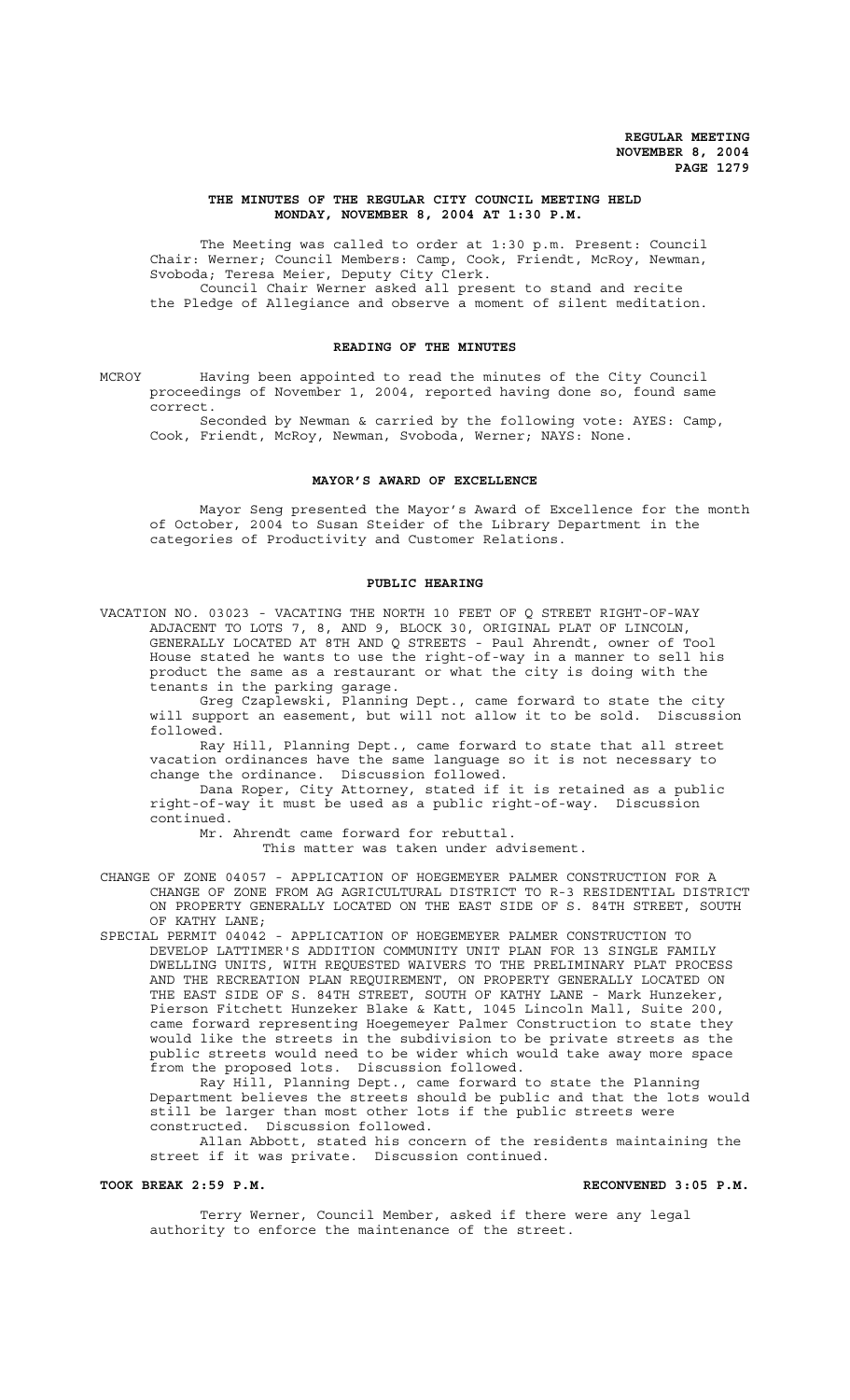**REGULAR MEETING NOVEMBER 8, 2004 PAGE 1280**

> Dana Roper, City Attorney, stated he believed there were ways to see that the streets are maintained. Discussion followed. Mr. Hunzeker came forward for rebuttal. He stated there are ways to require the developer and the homeowners to maintain the streets. Discussion followed.

This matter was taken under advisement.

#### **MISCELLANEOUS BUSINESS - NONE**

Glenn Cekal, 1420 C St., commented about the bids for the fire trucks and the need for an outside auditor. This matter was taken under advisement.

Mike Morosin, 2055 S St., stated the City made another offer for Mike's house up from \$57,000.00 to \$72,000.00. He stated there needs to be corrections of the inaccuracies in the purchase agreement. This matter was taken under advisement.

Frank Delgado, 3325 P Street, provided copies of the 6<sup>th</sup> Veteran's Walk to take place on Veteran's Day. He encouraged participation and thanked the Council Members who walked in it last year. This matter was taken under advisement.

**\*\* END OF PUBLIC HEARING \*\***

# **COUNCIL ACTION**

## **LIQUOR RESOLUTIONS - NONE**

# **ORDINANCES - 2ND READING**

- VACATION NO. 03023 VACATING THE NORTH 10 FEET OF Q STREET RIGHT-OF-WAY ADJACENT TO LOTS 7, 8, AND 9, BLOCK 30, ORIGINAL PLAT OF LINCOLN, GENERALLY LOCATED AT 8TH AND Q STREETS - CLERK read an ordinance, introduced by Annette McRoy, vacating the north 10' of Q Street rightof-way adjacent to Lots 7, 8, and 9, Block 30, Original Plat of Lincoln, generally located at  $8^{\text{th}}$  and Q Streets, and retaining title thereto in the City of Lincoln, Lancaster County, Nebraska, the second time.
- CHANGE OF ZONE 04057 APPLICATION OF HOEGEMEYER PALMER CONSTRUCTION FOR A CHANGE OF ZONE FROM AG AGRICULTURAL DISTRICT TO R-3 RESIDENTIAL DISTRICT ON PROPERTY GENERALLY LOCATED ON THE EAST SIDE OF S. 84TH STREET, SOUTH OF KATHY LANE - CLERK read an ordinance, introduced by Annette McRoy, amending the Lincoln Zoning District Maps attached to and made a part of Title 27 of the Lincoln Municipal Code, as provided by Section 27.05.020 of the Lincoln Municipal Code, by changing the boundaries of the districts established and shown thereon, the second time.
- SPECIAL PERMIT 04042 APPLICATION OF HOEGEMEYER PALMER CONSTRUCTION TO DEVELOP LATTIMER'S ADDITION COMMUNITY UNIT PLAN FOR 13 SINGLE FAMILY DWELLING UNITS, WITH REQUESTED WAIVERS TO THE PRELIMINARY PLAT PROCESS AND THE RECREATION PLAN REQUIREMENT, ON PROPERTY GENERALLY LOCATED ON THE EAST SIDE OF S. 84TH STREET, SOUTH OF KATHY LANE - PRIOR to reading: COOK Moved to delay action on Bill No. 04R-290 for one week to

11/15/04. Seconded by Newman & carried by the following vote: AYES: Camp, Cook, Friendt, McRoy, Newman, Svoboda, Werner; NAYS: None.

AMENDING THE PAY SCHEDULES OF EMPLOYEES WHOSE CLASSIFICATIONS ARE ASSIGNED TO THE PAY RANGE WHICH IS PREFIXED BY THE LETTER "M" BY CREATING THE JOB CLASSIFICATION OF "UTILITIES SECURITY MANAGER" - CLERK read an ordinance, introduced by Annette McRoy, amending Section 1 of Ordinance No. 18418 relating to the pay schedules of employees whose classifications are assigned to the pay range which is prefixed by the letter "M" by creating the job classification of "Utilities Security Manager", the second time.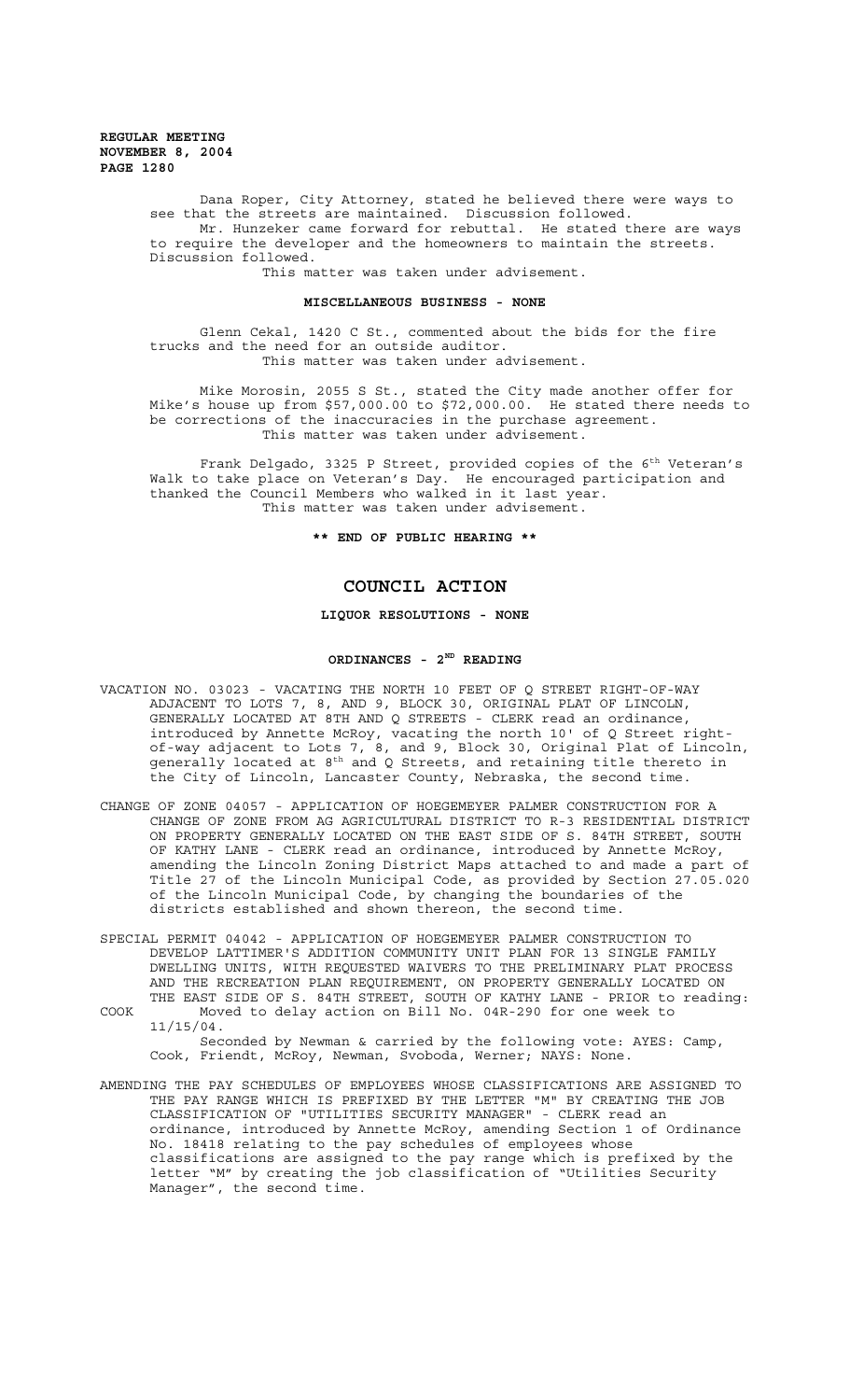**REGULAR MEETING NOVEMBER 8, 2004 PAGE 1281**

AMENDING THE PAY SCHEDULES OF EMPLOYEES WHOSE CLASSIFICATIONS ARE ASSIGNED TO THE PAY RANGE WHICH IS PREFIXED BY THE LETTER "A" BY CHANGING THE JOB CLASSIFICATION TITLE "ASSISTANT SUPERINTENDENT OF EQUIPMENT MANAGEMENT" TO "ASSISTANT SUPERINTENDENT OF FLEET SERVICES" AND "SUPERINTENDENT OF EQUIPMENT MANAGEMENT" TO "SUPERINTENDENT OF FLEET SERVICES"; AND AMENDING THE PAY SCHEDULES OF EMPLOYEES WHOSE CLASSIFICATIONS ARE ASSIGNED TO THE PAY RANGE WHICH IS PREFIXED BY THE LETTER "C" BY CREATING THE JOB CLASSIFICATION OF "VISITOR SERVICES COORDINATOR" AND DELETING THE JOB CLASSIFICATION OF "METER READER III" - CLERK read an ordinance, introduced by Annette McRoy, amending Section 1 of Ordinance NO. 18412 relating to the pay schedules of employees whose schedules of employees whose classifications are assigned to the pay range which is prefixed by the letter "A" by changing the job classification title of "Assistant Superintendent of Equipment Management" to "Assistant Superintendent of Fleet Services" and "Superintendent of Equipment Management" to Superintendent of Fleet Services" and amending Section 3 of Ordinance No. 18412 relating to the pay schedules of employees whose classifications are assigned to the pay range which is prefixed by the letter "C" by creating the job classification of "Visitor Services Coordinator" and deleting the job classification of "Meter Reader III", the second time.

### **RESOLUTIONS**

APPROVING THE BEST MANAGEMENT PRACTICE ASSESSMENT PHASE III BY UNL/UNO CIVIL ENGINEERING DEPARTMENT TO MONITOR URBAN WATER QUALITY - CLERK read the following resolution, introduced by Annette McRoy and moved by Patti Newman for its adoption:

A-83071 BE IT RESOLVED by the City Council of the City of Lincoln, Nebraska:

That the Best Management Practice Assessment Phase III by UNL/UNO Civil Engineering Department to monitor urban water quality for the project period of September 1, 2004 through June 30, 2005, which is attached hereto marked as Attachment "A" and made a part hereof by reference, is hereby approved and the Mayor is authorized to execute said Proposal Acceptance on behalf of the City.

The City Clerk is directed to return one fully executed copy of said Proposal to Ben Higgins, Engineering Services, Public Works & Utilities Department for transmittal to the University of Nebraska-Lincoln.

Introduced by Annette McRoy Seconded by Svoboda & carried by the following vote: AYES: Camp, Cook, Friendt, McRoy, Newman, Svoboda, Werner; NAYS: None.

APPOINTING AND REAPPOINTING CONNIE L. SCHMIDT AND MEREDITH DECORY TO THE LINCOLN-LANCASTER WOMEN'S COMMISSION TO FILL UNEXPIRED TERMS EXPIRING JANUARY 1, 2005 AND TO CONTINUE WITH TWO-YEAR TERMS EXPIRING JANUARY 1, 2007 - CLERK read the following resolution, introduced by Annette McRoy and moved by Patte Newman for its adoption:

A-83072 BE IT RESOLVED by the City Council of the City of Lincoln, Nebraska:

That the appointment and reappointment of Connie L. Schmidt and Meredith Decory to the Lincoln-Lancaster Women's Commission to fill unexpired terms expiring January 1, 2005 and to continue with two-year terms expiring January 1, 2007 is hereby approved.

Introduced by Annette McRoy Seconded by Svoboda & carried by the following vote: AYES: Camp, Cook, Friendt, McRoy, Newman, Svoboda, Werner; NAYS: None.

### **REPORTS OF CITY OFFICERS**

CLERK'S LETTER AND MAYOR'S APPROVAL OF ORDINANCES AND RESOLUTIONS PASSED BY THE CITY COUNCIL ON NOVEMBER 1, 2004 - CLERK presented said report which was placed on file in the Office of the City Clerk.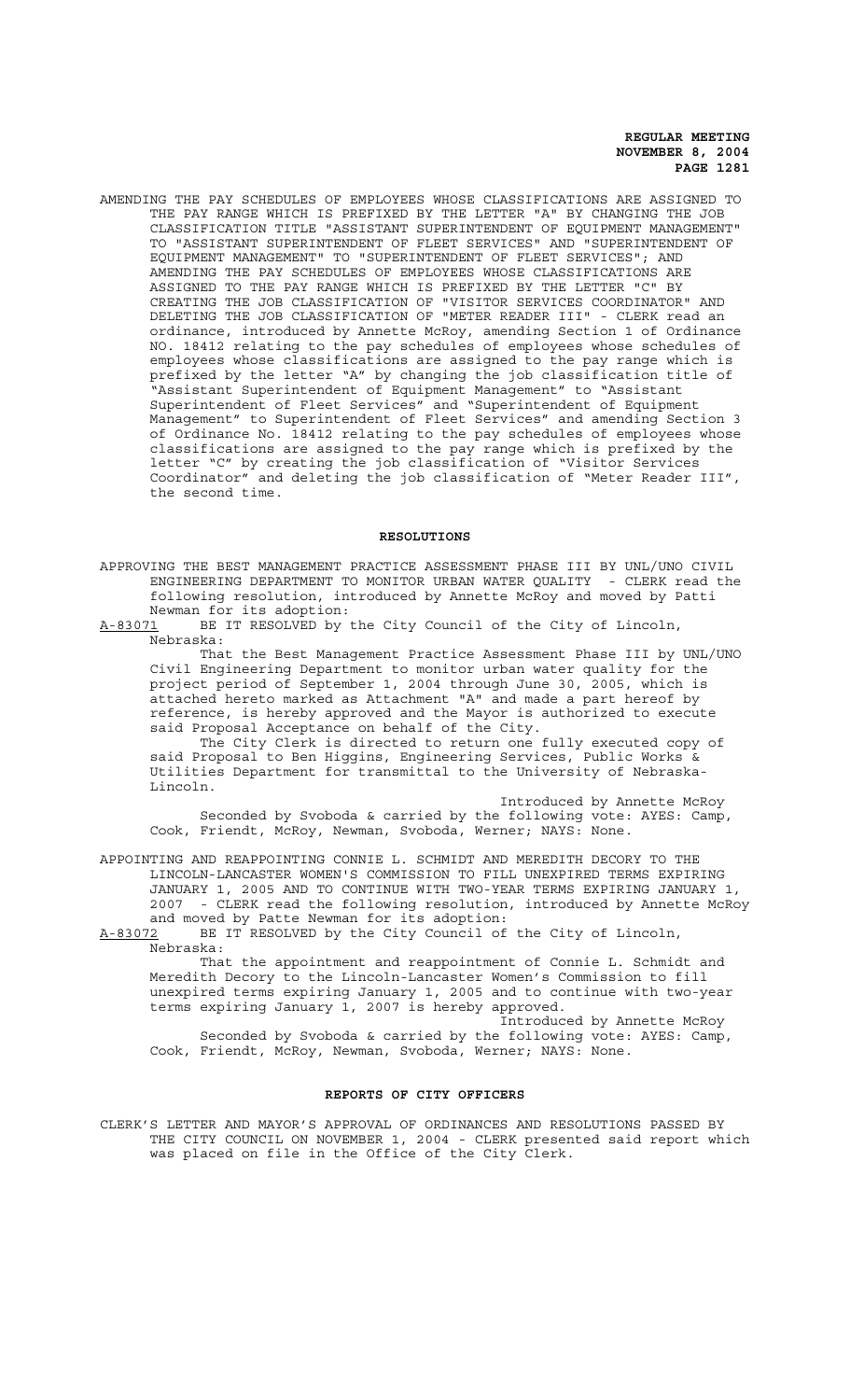**REGULAR MEETING NOVEMBER 8, 2004 PAGE 1282**

INVESTMENT OF FUNDS FROM OCTOBER 18 THRU OCTOBER 29, 2004 - CLERK read the following resolution, introduced by Patte Newman, who moved its

adoption:<br>A-83073 BE BE IT RESOLVED BY THE CITY COUNCIL of the City of Lincoln, Nebraska:

That the attached list of investments be confirmed and approved, and the City Treasurer is hereby directed to hold said investments until maturity unless otherwise directed by the City Council. Introduced by Patte Newman

Seconded by Svoboda & carried by the following vote: AYES: Camp, Cook, Friendt, McRoy, Newman, Svoboda, Werner; NAYS: None.

- REPORT FROM CITY TREASURER OF FRANCHISE FEES FOR THE QUARTER ENDING SEPTEMBER 30, 2004 FROM TIME WARNER CABLE CLERK presented said report which was placed on file in the Office of the City Clerk. **(41-2518A)**
- REPORT FROM CITY TREASURER OF TELECOMMUNICATIONS OCCUPATION TAX FOR THE MONTH OF SEPTEMBER, 2004: NEBRASKA TECHNOLOGY & TELECOMM., TRACFONE, ALLTEL NEBRASKA, ALLTEL COMM. OF NEBRASKA, ALLTEL SYSTEMS OF THE MIDWEST, SOUTHWESTERN BELL, NORSTON NETWORK SERVICES, C III COMM. OPERATIONS, GLOBAL CROSSING, PRIMUS, VIRGIN MOBILE USA, UCN, USCOC OF GREATER IOWA, ONSTAR, BUSINESS TELECOM, TRANS NATIONAL, NETIFICE, AT&T COMM. OF MIDWEST, TELENATIONAL, WORKING ASSETS FUNDING, INTELLICALL OPERATOR SERVICES, XO LONG DISTANCE, IDT CORP., ENHANCED COMM., VERIZON SELECT SERVICES, WHO'S CALLING, VERIZON, PNG, CRICKET, ACN, OPEX, GUARANTEED PHONE, MCLEODUSA, FAST PHONES OF NEBRASKA, CELLULAR ONE, VOICECOM, QWEST, WINSTAR, CINCINNATI BELL, NETWORK BILLING, SPRINT - CLERK presented said report which was placed on file in the Office of the City Clerk. **(20)**
- LINCOLN WATER & WASTEWATER SYSTEM RECAPITULATION OF DAILY CASH RECEIPTS FOR OCTOBER, 2004 - CLERK presented said report which was placed on file in the Office of the City Clerk. **(8-71)**
- SETTING THE HEARING DATE OF MONDAY, DECEMBER 20, 2004, AT 1:30 P.M. FOR THE ASSESSMENT OF WEED REMOVAL COSTS INCURRED FOR THE PERIOD OF JANUARY 1 THROUGH DECEMBER 31, 2004 - CLERK requested a motion to set the hearing date of Monday, December 20, 2004 at 1:30 p.m.
- NEWMAN So moved.

Seconded by Svoboda & carried by the following vote: AYES: Camp, Cook, Friendt, McRoy, Newman, Svoboda, Werner; NAYS: None.

ASSESSING SPECIAL TAXES FOR THE COSTS OF THE IMPROVEMENTS IN THE DOWNTOWN BUSINESS IMPROVEMENT DISTRICT, THE CORE BUSINESS IMPROVEMENT DISTRICT OVERLAY AND THE DOWNTOWN MAINTENANCE DISTRICT - CLERK read the following resolution, introduced by Patte Newman, who moved its adoption: A-83074 BE IT RESOLVED by the City Council of the City of Lincoln,

Nebraska, that:

The special taxes assessed October 25, 2004, to pay the costs of the improvements in the Downtown Business Improvement District, the Core Business Improvement District Overlay and the Downtown Maintenance District are hereby levied and shall bear interest at 6.25% and that the period of time in which the assessments are to be paid shall be one (1) year.

Introduced by Patte Newman Seconded by Svoboda & carried by the following vote: AYES: Camp, Cook, Friendt, McRoy, Newman, Svoboda, Werner; NAYS: None.

# ORDINANCES - 1<sup>ST</sup> READING & ASSOCIATED RESOLUTIONS

(Resolutions listed hereunder advance to Public Hearing on 11/8/04)

AMENDING ORDINANCE 18287 TO CORRECT THE LEGAL DESCRIPTION FOR CHANGE OF ZONE 3425 FROM P PUBLIC USE TO O-3 OFFICE PARK ON PROPERTY GENERALLY LOCATED ADJACENT TO THE HIGHLANDS GOLF COURSE AT N.W. 12TH STREET, NORTH OF W. HIGHLANDS BLVD. (IN CONNECTION W/04-206) - CLERK read an ordinance, introduced by Patte Newman, amending the Lincoln Zoning District Maps attached to and made a part of Title 27 of the Lincoln Municipal Code, as provided by Section 27.05.020 of the Lincoln Municipal Code, by changing the boundaries of the districts established and shown thereon, the first time.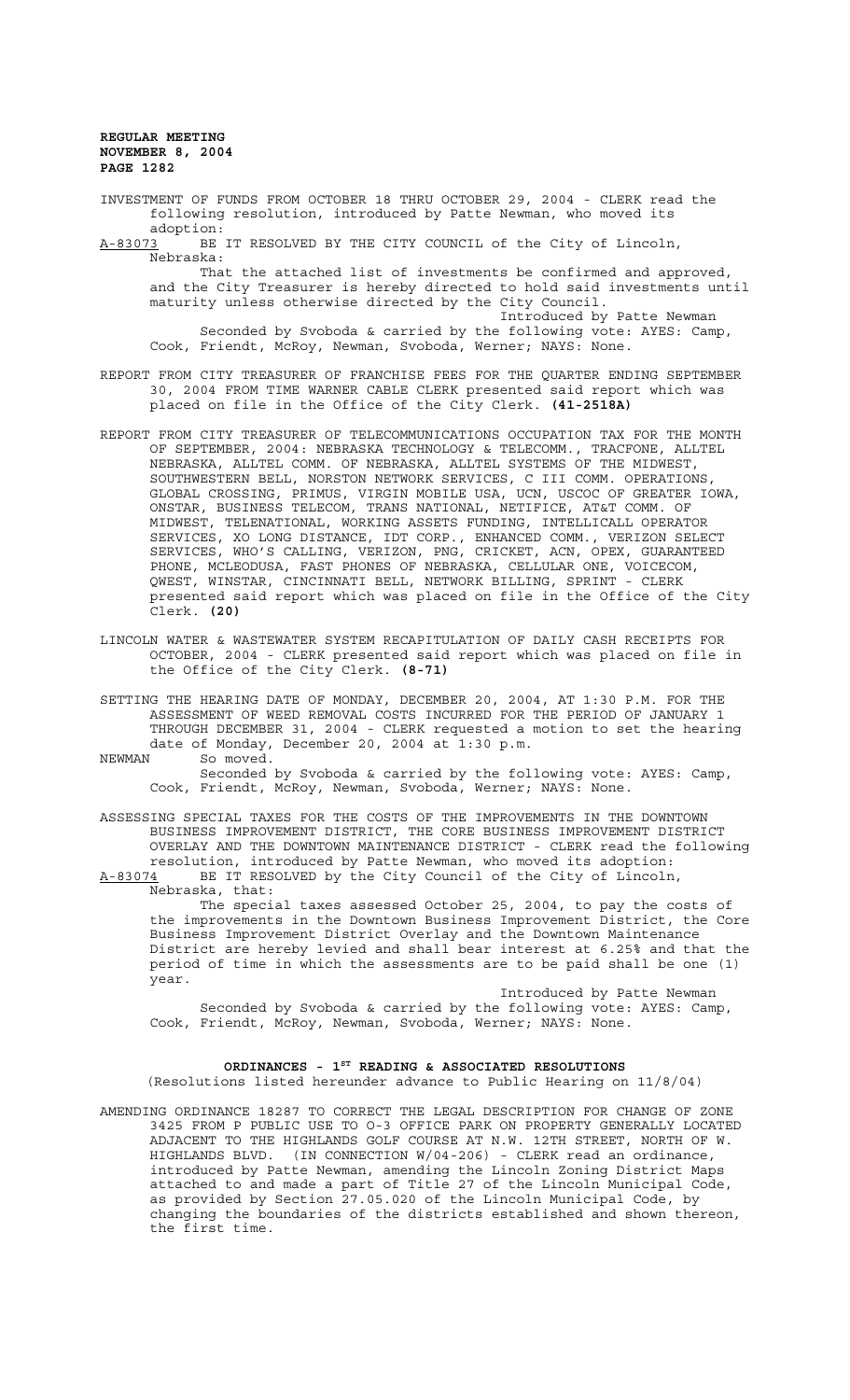### **REGULAR MEETING NOVEMBER 8, 2004 PAGE 1283**

- AMENDING ORDINANCE 18286 TO CORRECT THE LEGAL DESCRIPTION OF THE PROPERTY DECLARED AS SURPLUS ON PROPERTY GENERALLY LOCATED ADJACENT TO THE HIGHLANDS GOLF COURSE AT N.W. 12TH STREET, NORTH OF W. HIGHLANDS BLVD. (IN CONNECTION W/04-204)- CLERK read an ordinance, introduced by Patte Newman, amending Section 1 of Ordinance No. 18286, passed by the City Council on January 5,2004, to correct the legal description of the approximately five acres of City-owned property generally located adjacent to the Highlands Golf Course at N.W.  $12^{\text{th}}$  Street, north of W. Highlands Boulevard declared as surplus and authorized to be sold, the first time.
- AMENDING CHAPTER 8.32 OF THE LINCOLN MUNICIPAL CODE TO INCORPORATE THE TERM SPECIAL WASTE INTO THE DEFINITION OF REFUSE, UPDATE DEFINITIONS, AND CLARIFY WHO MUST BE LICENSED TO HAUL CERTAIN WASTE TO BETTER REFLECT THE INTENT OF THE CODE - CLERK read an ordinance, introduced by Patte Newman, amending Chapter 8.32 of the Lincoln Municipal Code to incorporate the term special waste into the definition of refuse, update definitions, and clarify who must be licensed to haul certain waste to better reflect the intent of the code, the first time.

### ORDINANCES - 3<sup>RD</sup> READING

- CHANGE OF ZONE 04061 APPLICATION OF ASPEN BUILDERS, INC. FOR A CHANGE OF ZONE FROM AGR AGRICULTURAL RESIDENTIAL DISTRICT TO R-3 RESIDENTIAL DISTRICT ON PROPERTY GENERALLY LOCATED SOUTH OF WEST A STREET AND EAST OF S.W. 27TH STREET - CLERK read an ordinance, introduced by Glenn Friendt, amending the Lincoln Zoning District Maps attached to and made a part of Title 27 of the Lincoln Municipal Code, as provided by Section 27.05.020 of the Lincoln Municipal Code, by changing the boundaries of the districts established and shown thereon, the third time.<br>FRIENDT Moved to pass the ordinance as read Moved to pass the ordinance as read.
- Seconded by Svoboda & carried by the following vote: AYES: Camp, Cook, Friendt, McRoy, Newman, Svoboda, Werner; NAYS: None. The ordinance, being numbered **#18465**, is recorded in Ordinance Book , Page
- AMENDING CHAPTER 14.56 OF THE LINCOLN MUNICIPAL CODE ESTABLISHING A PERMIT PROCESS FOR ISSUANCE OF A PERMIT TO PLACE PRIVATELY OWNED OUTDOOR ARTWORK IN THE PUBLIC RIGHT-OF-WAY OR ON PUBLICLY OWNED PROPERTY - CLERK read an ordinance, introduced by Glenn Friendt, amending Chapter 14.56 of the Lincoln Municipal Code relating to works of art by amending Section 14.56.030 to allow the issuance of permits for the placement of privately owned outdoor artwork in the public right-of-way or on publicly owned property in all zoning districts; amending Section 14.56.070 to provide that the permittee assumes all risk of loss in placing art on city property including damages, vandalism, and/or destruction of the work; amending Section 14.56.110 to provide such permits may be issued for a period of one to five years; and amending Section 14.56.120 to provide for an application fee rather than a permit fee and to provide that a collection of art intended to be a coordinated exhibit may be submitted under a single master application and be subject to a single application fee and subsequent annual renewal fee; and repealing Sections 14.56.030, 14.56.070, 14.56.110, and 14.56.120 of the Lincoln Municipal Code as hitherto existing, the third time.
- FRIENDT Moved to pass the ordinance as read. Seconded by Svoboda & carried by the following vote: AYES: Camp, Cook, Friendt, McRoy, Newman, Svoboda, Werner; NAYS: None.
- The ordinance, being numbered **#18466**, is recorded in Ordinance Book , Page

## **MISCELLANEOUS BUSINESS**

## **PENDING -**

CAMP Moved to extend the Pending List to November 15, 2004. Seconded by Cook & carried by the following vote: AYES: Camp, Cook, Friendt, McRoy, Newman. Svoboda, Werner; NAYS: None.